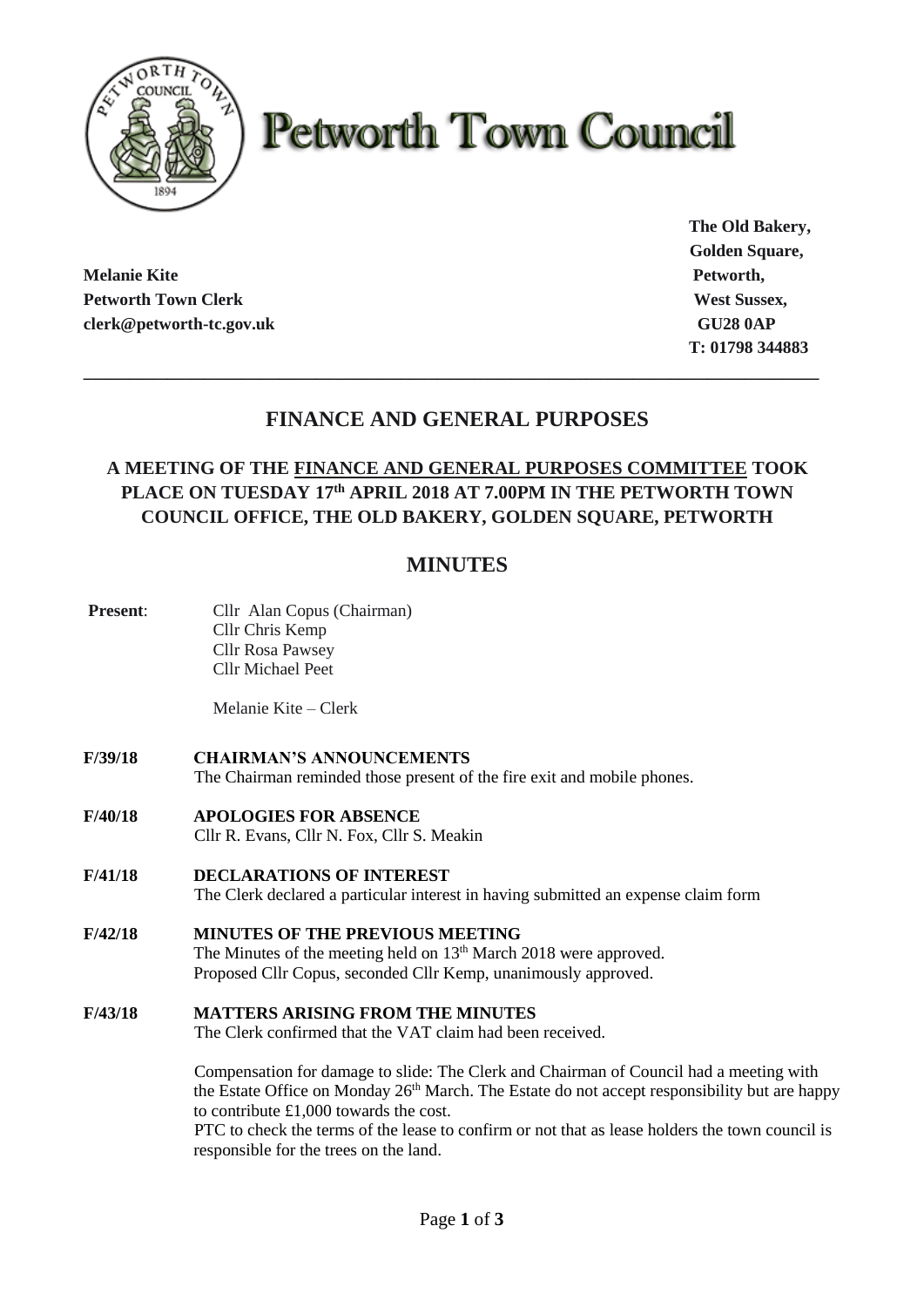The Estate said that there will be a rental increase for the allotment sites and that this will be backdated.

PTC to look at the terms of the lease on the point of back dating an increment.

BT Phone Box – the sandblasting has been completed and is now with Cllr Peet for some additional repairs.

Petworth Festival Grant – A sum will be agreed at the next meeting in May.

Petworth Park Sports CIC, purchase of machinery – The Clerk will proceed with the purchase order form for the machinery.

**F/44/18 PUBLIC PARTICIPATION SESSION**

No members of the public were present.

#### **F/45/18 ELECTRONIC PAYMENTS**

Cllr Kemp and Cllr Copus initialled March bank statement transactions as correct against the suppliers' invoices.

7:40PM Cllr M. Peet arrives.

#### **F/46/18 MARCH 2018 ACCOUNTS – Appendix 1**

The year-end accounts were explained in detail by Cllr Copus. At the close of the year,  $2017/2018$ , the town council's accounts showed a surplus of £15,000. The main budget variances were on savings: staffing costs due to not having a Clerk for 6 months of the year, higher income from the Farmer's market, less than budgeted for expenditure on the skate park, general maintenance, information boards and there were no local elections. Offsetting this there was higher expenditure on grounds maintenance and the Neighbourhood Plan.

Accruals and prepayments were noted.

- **F/47/18 BANK RECONCILATION AS AT END FEBRUARY 2018 – Appendix 2**
	- The bank statement reconciled as agreed and signed by Cllr Kemp.
- **F/48/18 INVOICES FOR APPROVAL – Appendix 3**

The committee agreed to recommend the invoices to Council for payment.

**F/49/18 RECEIPTS – Appendix 4**

## **F/50/18 NEIGHBOURHOOD PLAN**

An additional £750 for payment to Nexus will be required for their work undertaken following the consultation on the H8 site. Full Council will be asked to approve this at the next meeting.

Banners and flyers advertising the referendum will be posted to all residents in Petworth. A grant has been applied for to cover these costs.

The referendum date has been set and will be conducted and paid for by CDC.

### **F51/18 GRANT APPLICATION – PETWORTH COMMUNITY GARDENS**

The grant application form and supporting documents were considered. A recommendation to approve a grant for £450.00 will be presented at full Council.

#### **F52/18 TERMS OF REFERENCE**

Revised Terms of Reference for the Finance and General Purposes Committee was discussed. The revised Terms of Reference states it having full delegated statutory powers and functions as a Standing Committee. This was approved and will be presented at full Council for adoption.